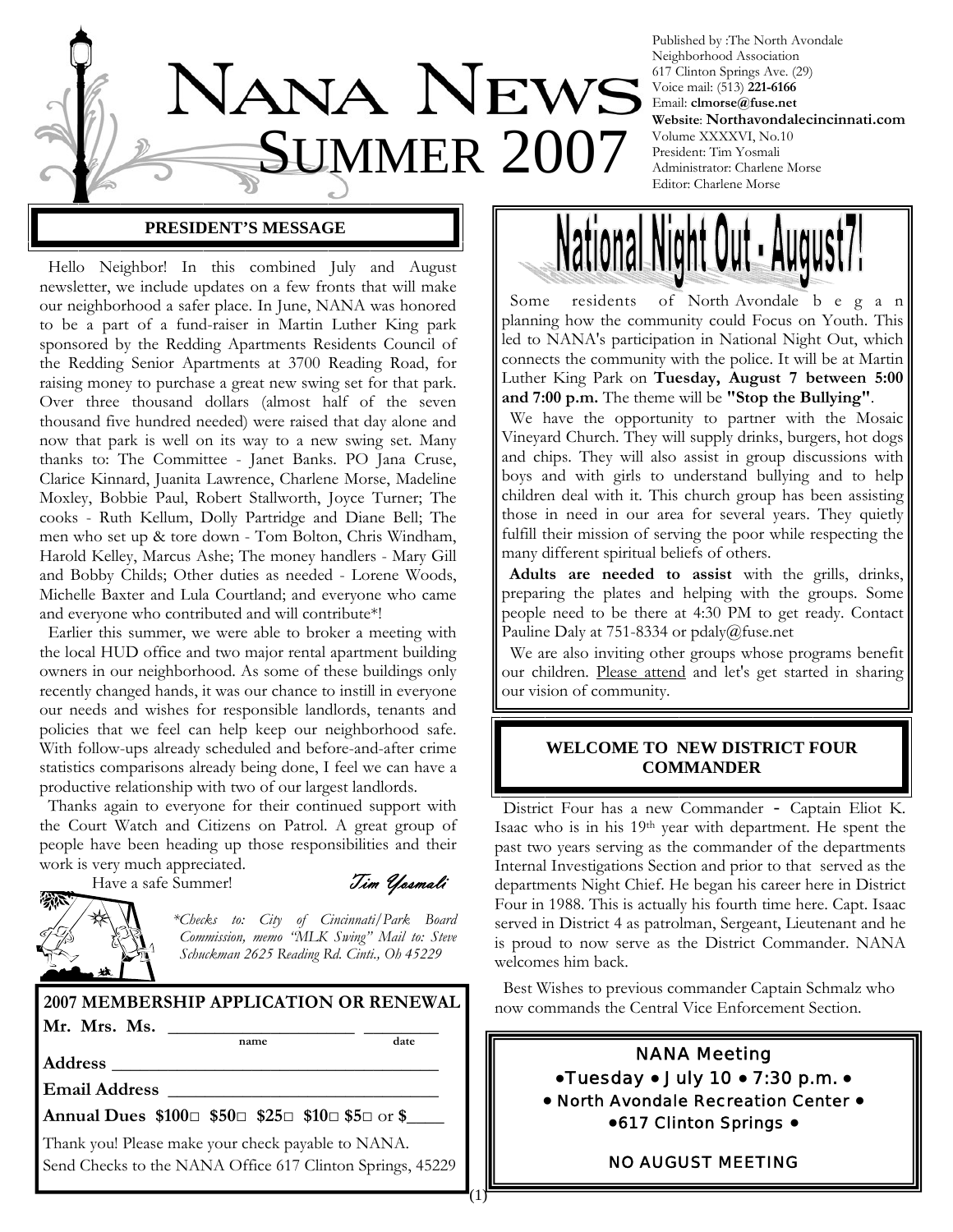

## **NORTH AVONDALE**

**● 617 Clinton Springs ● 961-1584** northavondale@cincinnati-oh.gov

**Summer Hours - Open: at 7:00 a.m. Monday thru Friday, Close: at 8:00 p.m. Tuesday & Thursday; at 8:30 p.m. Monday & Wednesday; at 6:00 p.m. on Friday. Saturday hours are Noon to 2:00 p.m.** 

▪COOL CENTER OPEN TO THE PUBLIC- no membership required. M-Th 7 a.m. - 8 p.m. & Sat. noon - 2 p.m.

- ▪FREE "CPS" Lunch served at noon, no membership required. Otherwise, you must have a membership (adults \$15, Youth, Teen and Seniors \$5) to attend our programs
- ▪Don't forget we do have a weight room \$10 per 3 months.
- ▪FREE Programs (with membership!): Line Dancing, Sauna, Tai Chi, Yoga, Game Room, Open gym (basketball), Teen Lounge.
- ▪Fee Programs include, Aerobics, Karate, weight room.
- ▪Registration for our after school programs will begin in early August. **●** Our After School Day Camp runs from 2 p.m. - 6 p.m. cost is \$120 per month. **●** Our Bridge Gap program runs from 2 p.m. - 4:30 p.m. cost is \$75 per month. All payments are due before services are rendered. Please call for more information.
- ▪Do you need a room for a meeting, birthday party, baby or wedding shower, or a reception or family gathering??? Both Centers have spaces to rent. Call either Center to ask about booking a space. North Avondale, ask for Brandi, Julie or Lauri. For Hirsch, call Jeff, Karen or Ann.

#### **HIRSCH CENTER**

**● 751-3393 ● 3630 Reading Road ●**Hirsch@cincinnati-oh.gov **Summer hours:** M-Th 7 a.m. to 8 p.m., Fri 7 a.m. to 6 p.m.

▪Summer Programs:(Field Trips are offered for both programs)

▪Summer Drop in program - Noon to 4 p.m.

▪Summer Day Camp 7 a.m.-6 p.m. (\$400 all summer, \$50 per wk)

**Membership Prices:** You must be a member to participate in all programs except free lunch.

- Youth, Teens & Seniors \$3
- Adults \$10, Fitness Room \$10 per quarter

**FREE Lunch Program** - please arrive at Hirsch Center no later than 1:45 p.m. to counted as part of the program. **(NO MEMBERSHIP NEEDED)**

Sports:

- Reds Rookie Success League will begin June 27th until August 3rd....every Wednesday and Friday. Call Coach Rico for more details
- ▪Tuesday adult basketball League (\$10 center membership)
- ▪Three on Three Basketball:
- Thursday nights Teens 5 p.m. 7 p.m.
- Wednesday Adults 7 p.m. 9 p.m.
- ▪Don't forget we do have a weight room \$10 per 3 months.
- ▪FREE Programs (with membership!): Tai Chi, Yoga, Game Room, Open gym (basketball), Teen Lounge.
- ▪After School:
- Day Camp Monday- Friday (follows CPS schedule)
	- 2:30 6 p.m. \$20 per week.
- $\blacksquare$  Drop In 2:30 5 p.m.
- Theater Tuesday, Thursday, and Friday 3 p.m. 5 p.m.
- Arts and Crafts 3 p.m. 5 p.m.

**Registration for our after school programs will begin in early August**..

## **WHY RECYCLE? By Gerry Kraus**

There are many reasons to participate in the city's weekly curbside recycling program:

**Environmental.** Every pound of recyclables that is removed from your weekly trash means less waste that goes into the landfill. The less waste in the landfill the longer it will take to fill and the less additional land will be needed to dispose of our waste. Also new products manufactured that use recycled material not only save natural resources but also require less energy. Less energy generated means less pollution from power plants and cleaner air.

**Economic.** Do you know that the city pays \$23.00 tipping fee for every ton of waste that it puts into the Rumpke landfill? That amount does not include the cost (fuel, salaries and wear and tear of garbage trucks) to the city to haul trash to the landfill in Colerain Township. The total cost is estimated to be \$75.00 per ton. Do you know that the city receives \$28.00 for every ton of recycled material collected in the weekly curbside recycling program? This recycling rate is paid to the City by Hamilton County Residential Recycling Incentive Program (RRI). The RRI rate, on a graduated scale, is based on the percentage recycled from the total waste that is generated by a community. Mariemont and Wyoming receive \$42.00 per ton because they recycle over 40% of the total waste they generate. The City of Cincinnati recycles only 9.5% of its total waste. Further the City pays Rumpke over \$2 million annually to collect recyclables from 104,000 households; but only about 40% of these eligible households participate in the curbside recycling program. If the city recycled 10% more of the waste it generates annually, it could save about \$1 million from saved landfill costs, plus RRI additional revenue! There is currently great demand for recycled materials, especially metals and plastics. Emerging new businesses locating in Greater Cincinnati that utilize recyclables to manufacture new products can strengthen our local economy.

**Spiritual.** Remember the slogan at the start of the Environmental movement: "Think Globally, Act Locally"? It really does make you feel good to know that in some small way you are helping to make the world, especially that small corner of it we call Cincinnati, a healthier, more environmentally sound place in which to live and to leave to the next generation. Try it & get that spiritual high by acting environmentally responsibly.

#### **NEED A GREEN RECYCLING BIN?**

 Perhaps you do not recycle because you have recently moved to North Avondale and do not have a recycling bin to fill and place curbside each week. If you need a green bin you can 1) call Rumpke (242-4401) and request a **free** bin; 2) call the NANA office (221-6166) for further information about curbside recycling and/or to ask NANA to provide a bin; or 3) call Gerry Kraus (861-3939) and leave your name and address and I will personally deliver a recycling bin to your home.

(2) NANA office to join this Committee! If you really want to get into the Environmental swing of things, you can join NANA's newly formed Recycling Committee. The goals of this Committee are 1) to insure that the City continues to fund its weekly curbside Recycling Program and 2) to encourage the City to INCREASE the number of city recyclers and the amount of recyclables collected. Call the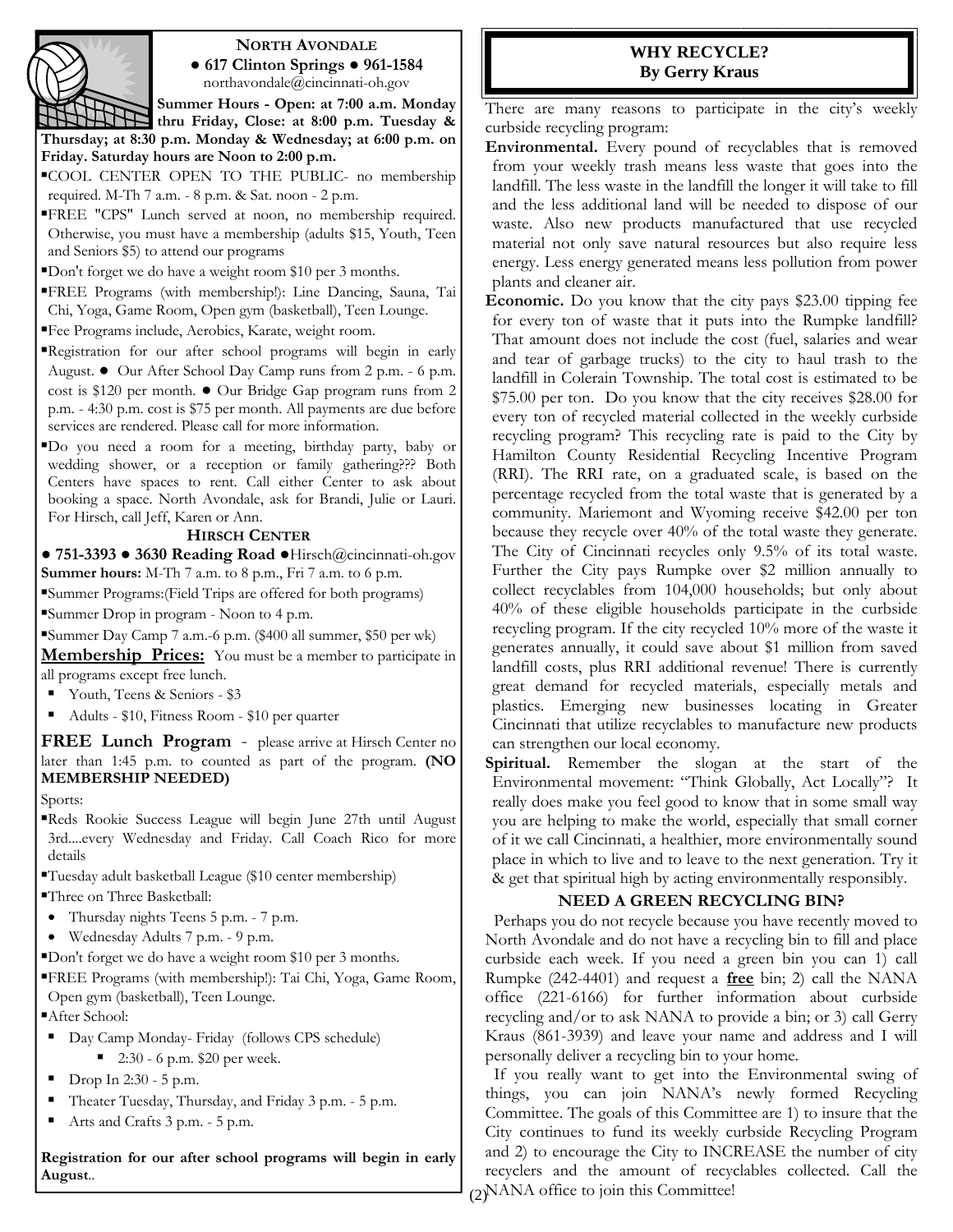## **REAL ESTATE VALUES RISE IN N. AVONDALE By Gerry Kraus**

In its June 2007 issue *Cincinnati Magazine* announced its annual "Best Places to Live" cover story with average home prices for 2006 and 2005 listed by neighborhood. And as usual North Avondale was **not** included among the 38 city neighborhoods listed. So I decided (with the help of Real Estate Broker Spencer Konicov) to compile real estate sales in North Avondale for 2006 and 2005 using the boundaries delineated in the North Avondale by-laws.\* Here is the data:

 The average price for the 47 single family homes located within the North Avondale boundaries that were sold in 2006 is \$212,188. The sale price ranges from \$18,500 and \$25,000 for sheriff sale homes on Vine Street and Glenwood Avenue to \$720,000 for a home on Avondale Avenue. Twenty (20) of the 47 homes sold for more than \$200,000 in 2006. In 2005 the average sale price for 38 homes sold was \$195,907 with prices ranging from \$18,500-\$45,000 for distressed properties on Greenwood and Glenwood Avenues to \$600,000 for a home on Rose Hill Avenue. Twenty-one (21) of the 38 homes sold in 2005 went for \$145,000 or more. This puts the average home sales price for North Avondale in 2006 in the same category as Loveland (\$215,770) and slightly higher than Clifton (average \$195,907) and Oakley (average \$191,721).

 In 2007 to date (through June 8, 2007) the high low trend continues. Twenty-three (23) single family homes have been sold. The price range for 2007 sales go from \$55,000 on Alter Place to \$510,000 on Rose Hill Ave. Nine (9) of the 23 homes sold for more than \$200,000.

 Truly North Avondale single family homes are significantly valued. Could this be because our ethnically, racially and economically diverse neighborhood not only has beautiful homes, great neighbors, a convenient location and civic passion, but also is "A Great Place to Live"!

\*North Avondale boundaries: South – Glenwood Ave. (north side), West – Vine St. & I-75 between Mitchell & St. Bernard Cemetery, North – St. Bernard, Avon Fields Golf Course & the Armory, East – Victory Parkway.

# ummer Vacation.



| North Avondale | Limits                          |  |  |
|----------------|---------------------------------|--|--|
| Barry          | East Terminus to Glen Lyon      |  |  |
| <b>Betula</b>  | Red Bud to Rose Hill            |  |  |
| Dakota         | Dana to Redway                  |  |  |
| Greenwood      | N F Shuttlesworth to Washington |  |  |
| Lenox Pl<br>D  | Redway to Reading               |  |  |
| Redway<br>D    | Winding Way Lenox Pl            |  |  |
| Stratford      | Paddock to North Terminus       |  |  |
| Sturgis        | Dickson to West Terminus        |  |  |
| Wedgewood      | Dickson to Glencross            |  |  |
| Reading Road   | Paddock to Norwood Lateral      |  |  |

#### IN MEMORIAM



 **Rick R. Bailey** passed away suddenly at his home on Clinton Springs in May 2007. After updating the NANA Bylaws, he went on to serve as **President of NANA** from 1996 to 1998. He was such an elegant speaker for NANA.

 He is survived by his wife, Karen Clark, of North Avondale; by three grown children: James (Washington state), Mike (Salt

Lake City) and Lisa (Washington state); his mother; three sisters; five grandchildren and eight nieces and nephews.

He was born in 1949 in Crowell, Texas. He grew up in California where he became a news reporter, a news director and station's operations manager. His coverage of the deadly 1990 Painted Cave for KTMS in Santa Barbara, won praise from the California State Legislature. He cohosted a public affairs show where he discussed topics from the liberal Democrat perspective and his co-host from the staunch Republican perspective.

Of all the people Mr. Bailey interviewed, his three favorites were Stephen Hawking, Carl Sagan and Julia Child.

After he met Karen, he left California in 1992 to move to New York to be with her and they left New York in 1994 to move to Cincinnati to reside in North Avondale.

Rick was known for his "radio voice" and knowledge of history & current affairs. He also loved the arts, antiques, animals, traveling, cooking, and hosting parties. Rick was famous for his collection of Hawaiian and tropical shirts.

The family invites anyone who wants to celebrate Rick's life to a **memorial service on Saturday, August 11 at Mt. Echo Park in Cincinnati at 6 pm.** The family will begin receiving guests at 5 pm and a gathering will be held immediately after the service, featuring Rick's favorite foods, drinks and music. Dress will be "festive/casual", with Hawaiian-print shirts being especially appropriate. A memorial service was held in California in June & another memorial service will be held in Chattanooga, TN in July.

In lieu of flowers, the family requests that contributions be made in Rick's memory to The Cincinnati SPCA, The Save The Animals Foundation of Cincinnati, The Morris Animal Foundation, or any charity of one's choice.

**Wendy K Kanter** (Belvedere) age 51, passed away June 23, 2007, beloved wife of Rabbi Kenneth Kanter, devoted sister of David Koplow and Gale Stern. Funeral and burial in Nashville, TN., Wednesday, June 27. A Cincinnati memorial service was July 1. Memorial contributions to H.U.C would be appreciated..

**Harry Rudney** (formerly of Winding Way) died May 30 at Hospice of Cincinnati in Blue Ash. He was 89. His research on cholesterol, laid the foundation for the later development of cholesterol-lowering drugs known as statins. Dr. Rudney, was chairman emeritus of the department of biochemistry and molecular biology at the University of Cincinnati College of Medicine.